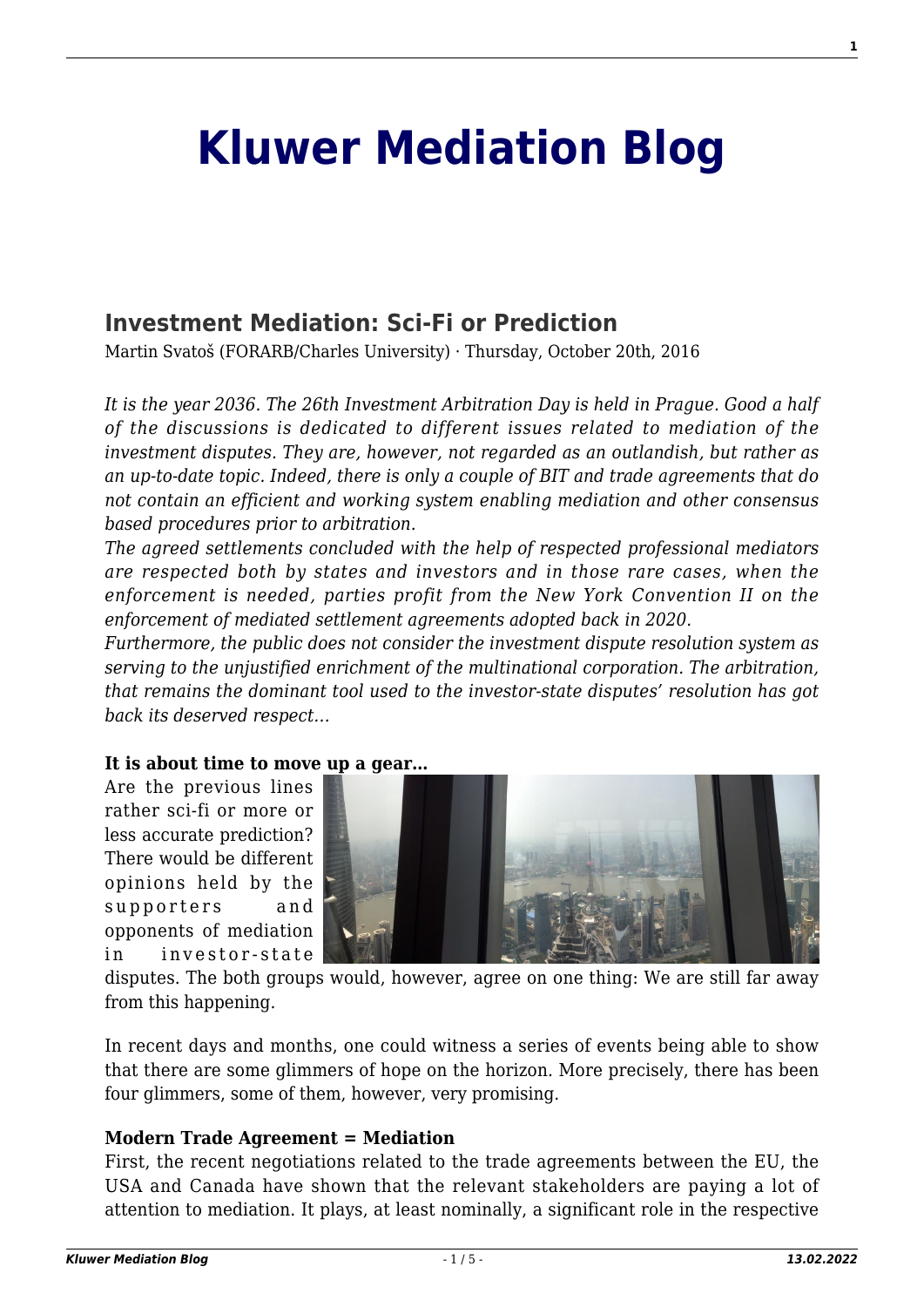investment chapters of the mentioned tools.

For instance, the TTIP draft text states that

"any dispute should, as far as possible, be settled amicably through negotiations or mediation and, where possible, before the submission of a request for consultations (…)."

The same document also foresees a creation of mediation rules and of a list mediators. The last should consist of six individuals, of high moral character and recognised competence in the fields of law, commerce, industry or finance, who may be relied upon to exercise independent judgment and who are willing and able to serve as mediators.

Of course, the question that remains to be answered is how many cases will be entrusted to mediation in reality. In other words, whether there would be a frequent use or whether it will just follow the destiny of conciliation that has never proofed to be massively used dispute resolution procedure (for instance, the ICSID has administered only ten cases).

#### **One swallow does not make a summer, but someone has to be first**

Second, there has been a some activity within the relevant institutions focussing on investment dispute resolution. As a matter of example, the Energy Charter Conference adopted the Guide on Investment Mediation in July 2016. This document is designed to explain the mediation process in general and comprehensive way and show the extent of its possible use in investment milieu.



Since the Energy Charter Secretariat (ECS) belongs to the most influential institutions in the field, this initiative is especially important. According to the authors of said document, the aim was to create an explanatory document that could be voluntarily used by governments and companies to take the decision on whether to go for mediation and how to prepare for it. Such paper alone will not change the layout, however, it might be considered as a great example of future activities. For only by addressing the relevant stakeholders, mediation might become part of regularly considered choices in pre-arbitration stage.

Third, there has been initiative by the IMI to introduce the IMI Competency Criteria for Investor-State Mediators as by September 19, 2016. The aim of this instrument is to provide parties, institutions, designating authorities and other appointing bodies with a guidelines that would help them with the selection of a competent and suitable mediator.

## **Obstacles to be tackled**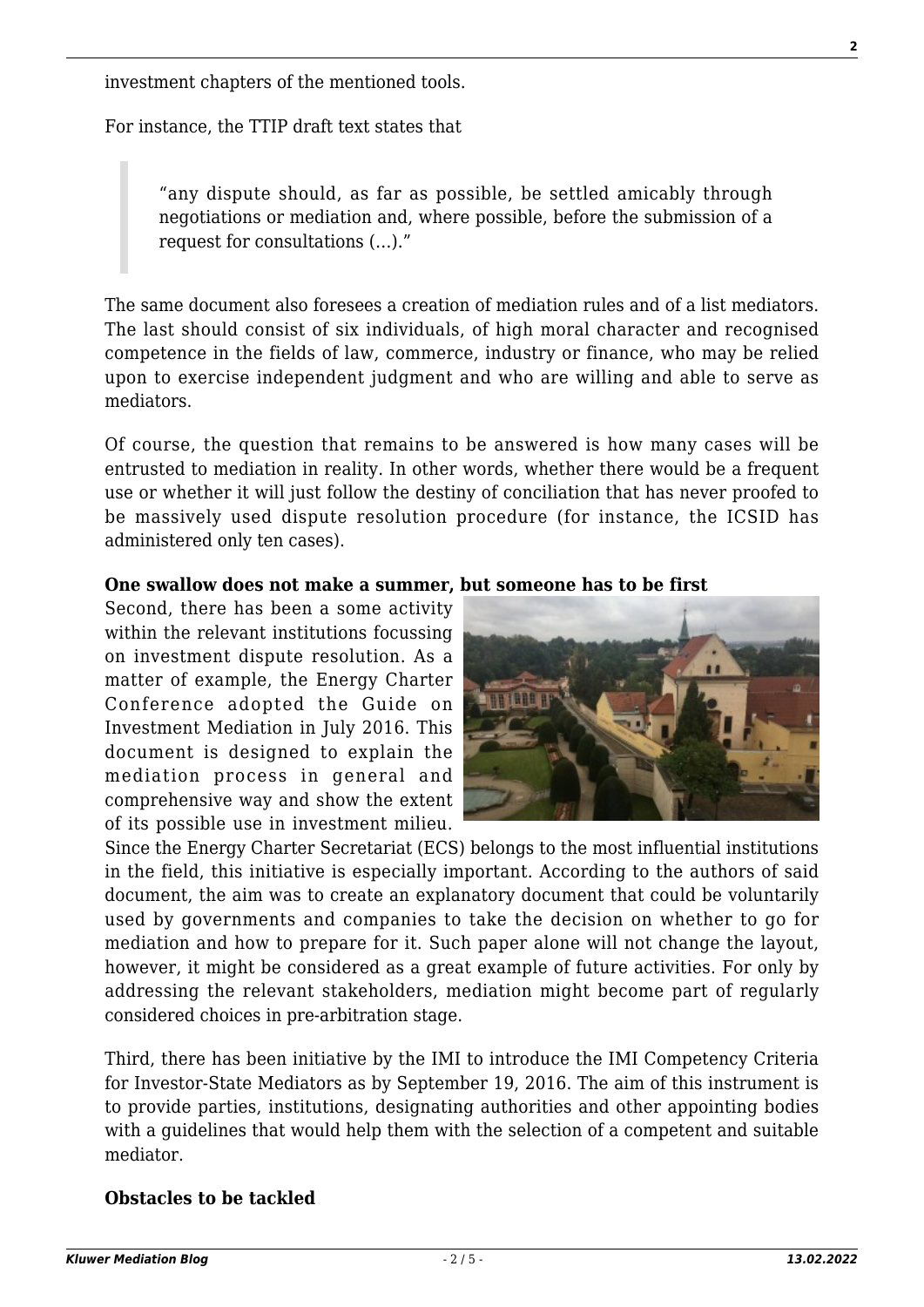Last but not least, there has been an increasing tendency to address the issue of mediation at the different venues dedicated to the investment dispute resolution. One especially interesting opportunity to discuss this topic appeared last week at the 6th Investment Treaty Arbitration Conference hold in Prague. This event hosted at the wonderful premises of the Czernin Palace was



attended by the leading professionals in the field such as prof. Emmanuel Gaillard (Shearman & Sterling), Martina Polasek (ICSID), Bart Legum (Dentons) and many others. One of the conference's section was dedicated to use of mediation of investment disputes. Wolf von Kumberg a member of ArbDB Chambers London, made a presentation about the main obstacles preventing the use of consensual dispute resolution in the field.

The idea attracted the attention of the audience constituted by governments' representatives, lawyers and arbitrators. In the following discussion, the will of the state representatives to agree on any kind of settlement was discussed. According to some in the audience, it was questionable whether the relevant State representative would be keen to add their signature to the settlement agreement with the prospect of later being prosecuted for alleged corruption or other crimes for political reasons. In this respect, there was a voice stating the concern that mediation would be conducted only in the developing states where the rule-of-law does not apply. However serious these concerns, the corruption paranoia cannot be regarded as a reason for abandoning the settlement when such is possible (and legal). Failing to settle under reasonable terms may simply cost a State much more in an award later on. Looking at it from the cost benefit perspective of the tax payer, a mediated settlement makes much more sense.

#### **And Finally the Enforcement**

Another point was risen in relation to the absence of the cross border enforcement of mediated settlement agreements. In this regard, the brighter day might come as the UNCITRAL Working Group II held its 65th session in Vienna. During the deliberations, the draft convention on the enforcement of mediated settlement agreements was discussed with various success. Despite the fact that it remains to be answered what form the final instrument will take, it is almost clear



that the limitation to commercial disputes will prevent its use in investment cases. This has to be considered as a real drawback of the proposed convention that might deserve some further reconsiderations.

To conclude, once used in investor-state disputes, mediation might bring two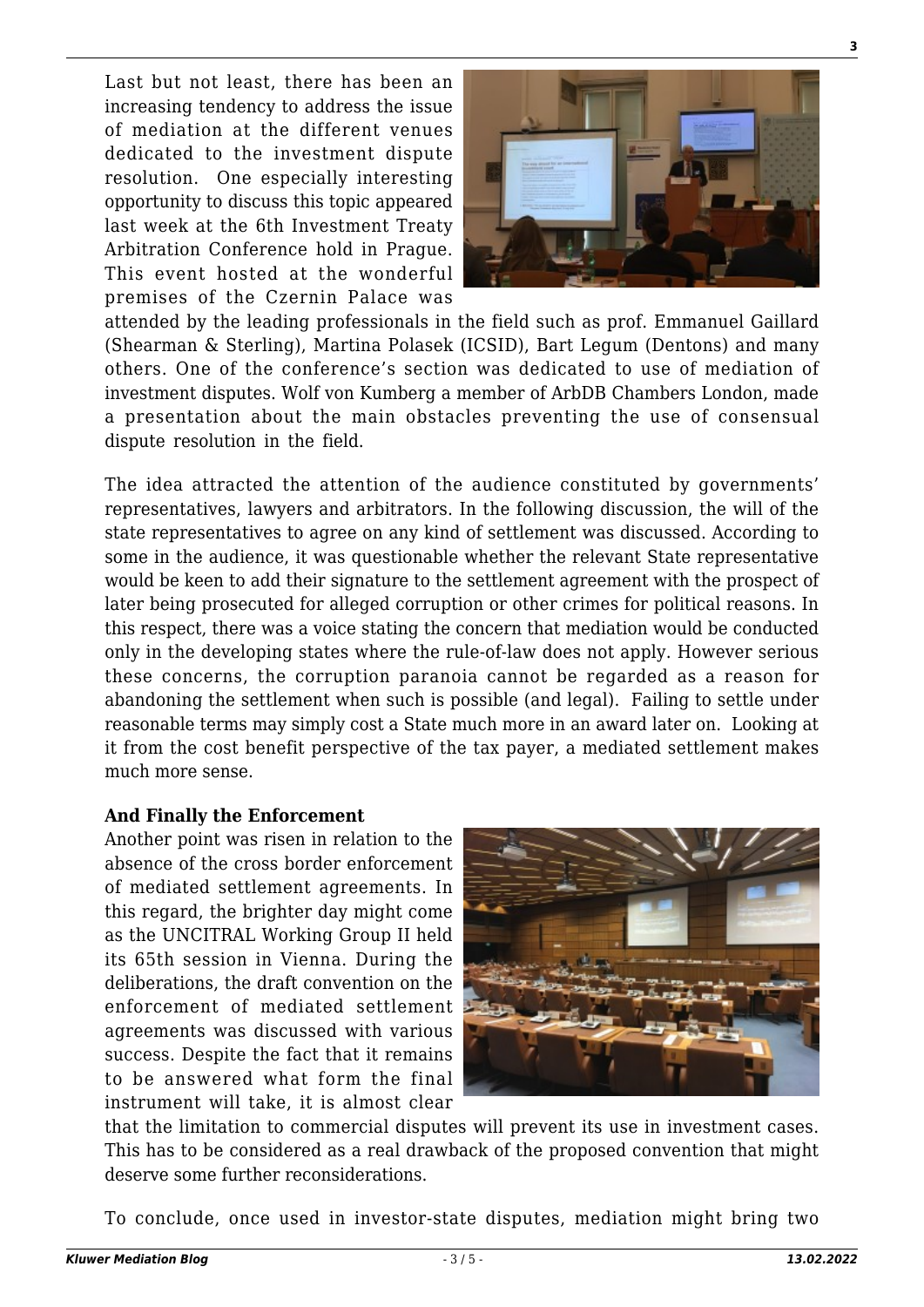substantive advantages for both investors and States. First, instead of decision, it brings solutions. Thus, unless the investors are only seeking for satisfaction in punishment, they should appreciate having the compensation in as early stage as possible. Furthermore, settlement usually prevents the complications that are common in relation to the enforcement of an award.

Second, the States declaring their will to find an amicable consensual solution are advertising a friendly atmosphere and approach that is alway appreciated by the investors.

And is not the support of the investments one of the main goals why the whole system was created?

*To make sure you do not miss out on regular updates from the Kluwer Mediation Blog, please subscribe [here.](http://mediationblog.kluwerarbitration.com/newsletter/)*

**Kluwer Arbitration Practice Plus** now offers an enhanced Arbitrator Tool with 4,100+ data-driven Arbitrator Profiles and a new Relationship Indicator exploring relationships of 12,500+ arbitration practitioners and experts.

# [Learn how](https://www.wolterskluwer.com/en/solutions/kluwerarbitration/practiceplus?utm_source=mediationblog&utm_medium=articleCTA&utm_campaign=article-banner) **[Kluwer Arbitration Practice Plus](https://www.wolterskluwer.com/en/solutions/kluwerarbitration/practiceplus?utm_source=mediationblog&utm_medium=articleCTA&utm_campaign=article-banner)** [can support you.](https://www.wolterskluwer.com/en/solutions/kluwerarbitration/practiceplus?utm_source=mediationblog&utm_medium=articleCTA&utm_campaign=article-banner)



This entry was posted on Thursday, October 20th, 2016 at 3:00 pm and is filed under [ADR](http://mediationblog.kluwerarbitration.com/category/adr/), [Conciliation](http://mediationblog.kluwerarbitration.com/category/conciliation/), [Enforcement,](http://mediationblog.kluwerarbitration.com/category/enforcement/) [International Mediation](http://mediationblog.kluwerarbitration.com/category/international-mediation/), [Pre-arbitration Dispute](http://mediationblog.kluwerarbitration.com/category/pre-arbitration-dispute-settlement-procedures/) [Settlement Procedures,](http://mediationblog.kluwerarbitration.com/category/pre-arbitration-dispute-settlement-procedures/) [UNCITRAL](http://mediationblog.kluwerarbitration.com/category/uncitral/)